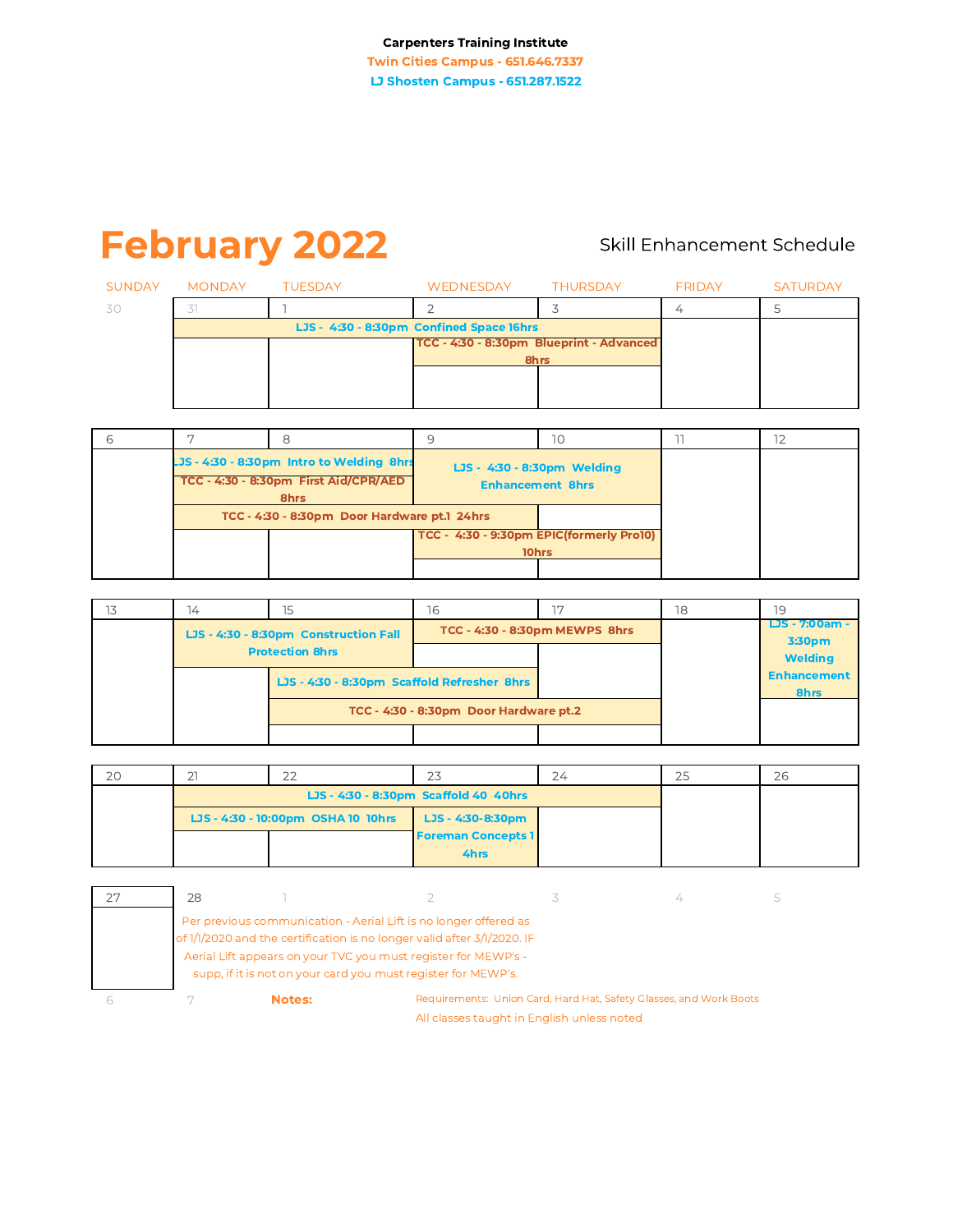# **March 2022**

# Skill Enhancement Schedule

|        | <b>March 2022</b> |                                 |           |                                               | Skill Enhancement Schedule |                              |
|--------|-------------------|---------------------------------|-----------|-----------------------------------------------|----------------------------|------------------------------|
| SUNDAY | <b>MONDAY</b>     | <b>TUESDAY</b>                  | WEDNESDAY | <b>THURSDAY</b>                               | FRIDAY                     | <b>SATURDAY</b>              |
| 27     | 28                |                                 |           | 3                                             | 4                          |                              |
|        |                   | LJS - 4:30 - 8:30pm Scaffold 40 |           |                                               |                            | $LJS - 7:00 -$               |
|        |                   |                                 |           | LJS - 4:30 - 8:30pm First Aid/CPR/AED<br>8hrs |                            | 3:30pm<br><b>Scaffold 40</b> |
|        |                   |                                 |           |                                               |                            |                              |

| 6 |                                               |  |              |  |
|---|-----------------------------------------------|--|--------------|--|
|   | LJS - 4:30 - 8:30pm Welding Enhancement 16hrs |  |              |  |
|   | LJS - 4:30 - 8:30pm Scaffold Refresher        |  |              |  |
|   | 8hrs                                          |  |              |  |
|   | TCC - 4:30 - 9:30pm EPIC(formerly             |  |              |  |
|   |                                               |  | Pro10) 10hrs |  |
|   |                                               |  |              |  |

|  |      |                                                                          |                                     |      | 18 |  |
|--|------|--------------------------------------------------------------------------|-------------------------------------|------|----|--|
|  |      | TCC - 4:30 - 8:30pm First Aid/CPR/AED TCC - 4:30 - 8:30pm ICRA Refresher |                                     |      |    |  |
|  | 8hrs |                                                                          |                                     | 8hrs |    |  |
|  |      |                                                                          | TCC - 4:30 - 8:30pm PITO Industrial |      |    |  |
|  |      |                                                                          | 8hrs                                |      |    |  |
|  |      | LJS - 4:30 - 8:30pm Hazard                                               |                                     |      |    |  |
|  |      | <b>Communication 8hrs</b>                                                |                                     |      |    |  |
|  |      |                                                                          |                                     |      |    |  |
|  |      |                                                                          |                                     |      |    |  |

| 20 |                                              |                                   | ے | 26 |
|----|----------------------------------------------|-----------------------------------|---|----|
|    | TCC - 4:30 - 8:30pm Blueprint Basics<br>8hrs | TCC - 4:30 - 10:00pm OSHA 10 8hrs |   |    |
|    |                                              |                                   |   |    |
|    |                                              |                                   |   |    |
|    |                                              |                                   |   |    |

| 27 | 29                                     |                                 |  |
|----|----------------------------------------|---------------------------------|--|
|    | TCC - 4:30 - 8:30pm ICRA 24 pt.1 24hrs |                                 |  |
|    |                                        | TCC - 4:30 - 8:30pm Blueprint - |  |
|    |                                        | <b>Advanced 8hrs</b>            |  |
|    |                                        |                                 |  |
|    |                                        |                                 |  |

Notes:

Requirements: Union Card, Hard hat, safety glasses and work boots.

All classes are taught in English unless noted.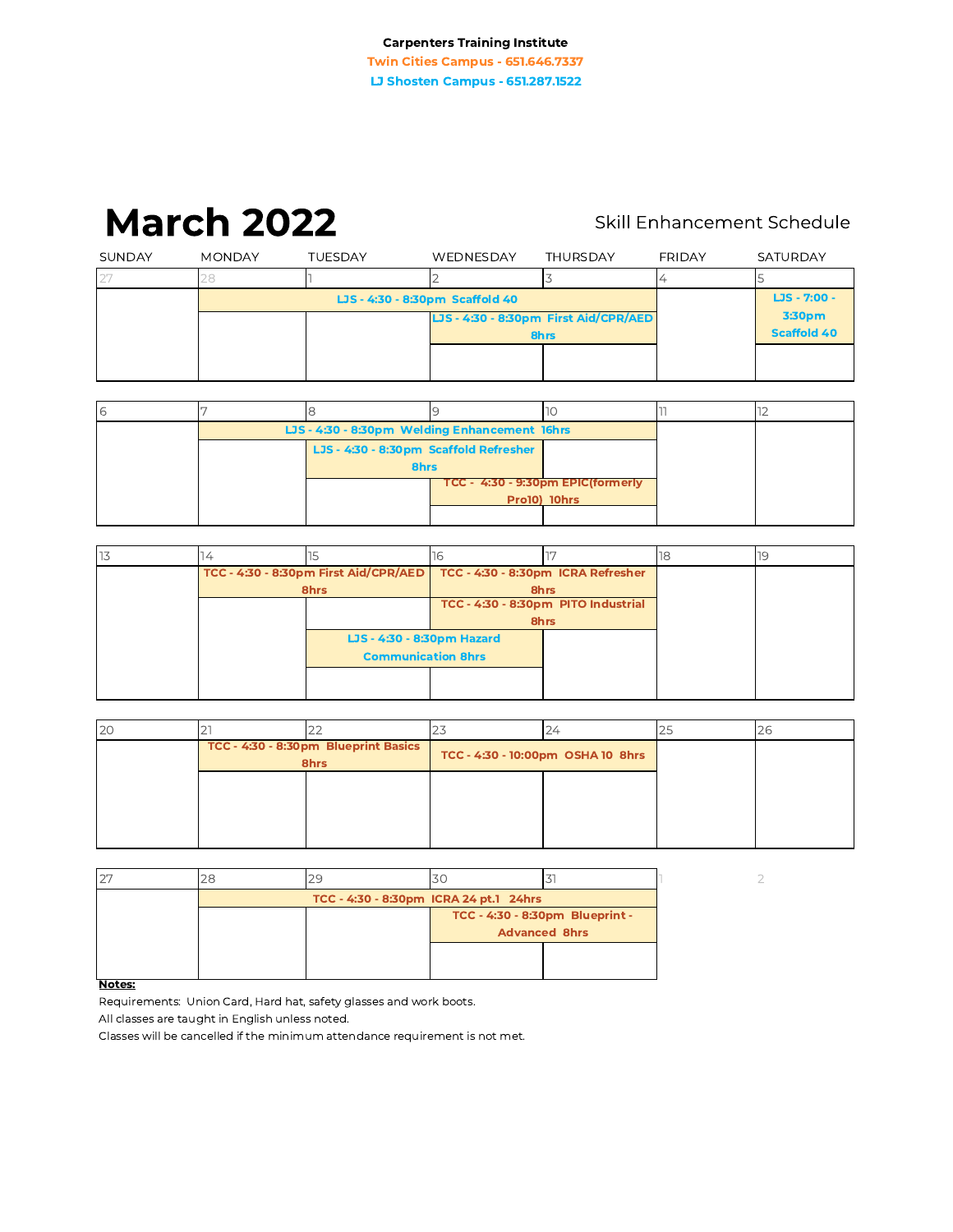**April 2022** 

# Skill Enhancement Schedule

| SUNDAY | <b>MONDAY</b> | <b>TUESDAY</b> | WEDNESDAY                        | <b>THURSDAY</b> | <b>FRIDAY</b> | SATURDAY                            |
|--------|---------------|----------------|----------------------------------|-----------------|---------------|-------------------------------------|
| 27     | 28            | 29             | .30                              | 31              |               |                                     |
|        |               |                | TCC - ICRA 24 pt.1 4:30 - 8:30pm |                 |               | <b>TCC - ICRA 24</b><br>pt.2 7:00 - |
|        |               |                |                                  |                 |               | 3:30pm                              |

| LJS - 4:30 - 8:30pm Intro to Welding |  |                         | LJS - 4:30 - 8:30pm Welding           |  |  |
|--------------------------------------|--|-------------------------|---------------------------------------|--|--|
| 8hrs                                 |  | <b>Enhancement 8hrs</b> |                                       |  |  |
| TCC - 4:30 - 8:30pm MEWPS 8hrs       |  |                         | TCC - 4:30 - 8:30pm First Aid/CPR/AED |  |  |
|                                      |  | 8hrs                    |                                       |  |  |
|                                      |  |                         |                                       |  |  |
|                                      |  |                         |                                       |  |  |

| 10 |                                   | ΙZ                    |                                             | 14 | Ξ                        | 16                                   |
|----|-----------------------------------|-----------------------|---------------------------------------------|----|--------------------------|--------------------------------------|
|    |                                   |                       | LJS - 4:30 - 8:30pm Rigging Refresher 16hrs |    | LJS - 7:00am -<br>3:30pm |                                      |
|    | TCC - 4:30 - 8:30pm Firestop 8hrs |                       | TCC - 4:30 - 8:30pm Math for Trades<br>8hrs |    |                          | <b>Welding</b><br><b>Enhancement</b> |
|    |                                   |                       | LJS - 4:30 - 8:30pmScaffold                 |    |                          | 8hrs                                 |
|    |                                   | <b>Refresher 8hrs</b> |                                             |    |                          |                                      |
|    |                                   |                       | TCC - 4:30 - 9:30pm EPIC(formerly           |    |                          |                                      |
|    |                                   |                       | <b>Pro10) 10hrs</b>                         |    |                          |                                      |

|  |                                                                 |                                               | 20                                 |                       |                                 |  |
|--|-----------------------------------------------------------------|-----------------------------------------------|------------------------------------|-----------------------|---------------------------------|--|
|  | LJS - 4:30 - 8:30pm Construction Fall<br><b>Protection 8hrs</b> |                                               | TCC - 4:30 - 8:30pm ICRA Refresher | 8hrs                  | LJS - 7:00am -<br>3:30pm PITO - |  |
|  |                                                                 | LJS - 4:30 - 8:30pm PITO - Industrial<br>8hrs |                                    | LJS - 4:30 - 8:30pm   | <b>Rough Terrain</b>            |  |
|  | TCC - 4:30 - 10:00pm OSHA 10 10hrs                              |                                               |                                    | <b>Confined Space</b> | 8hrs                            |  |
|  |                                                                 |                                               |                                    | <b>Refresher 4hrs</b> |                                 |  |
|  |                                                                 |                                               |                                    |                       |                                 |  |

| $\bigcap$<br>24 | L. |  |  |  |
|-----------------|----|--|--|--|
|                 |    |  |  |  |
|                 |    |  |  |  |
|                 |    |  |  |  |
|                 |    |  |  |  |
|                 |    |  |  |  |
|                 |    |  |  |  |

Notes:

Requirements: Union Card, Hard hat, safety glasses and work boots.

All classes are taught in English unless noted.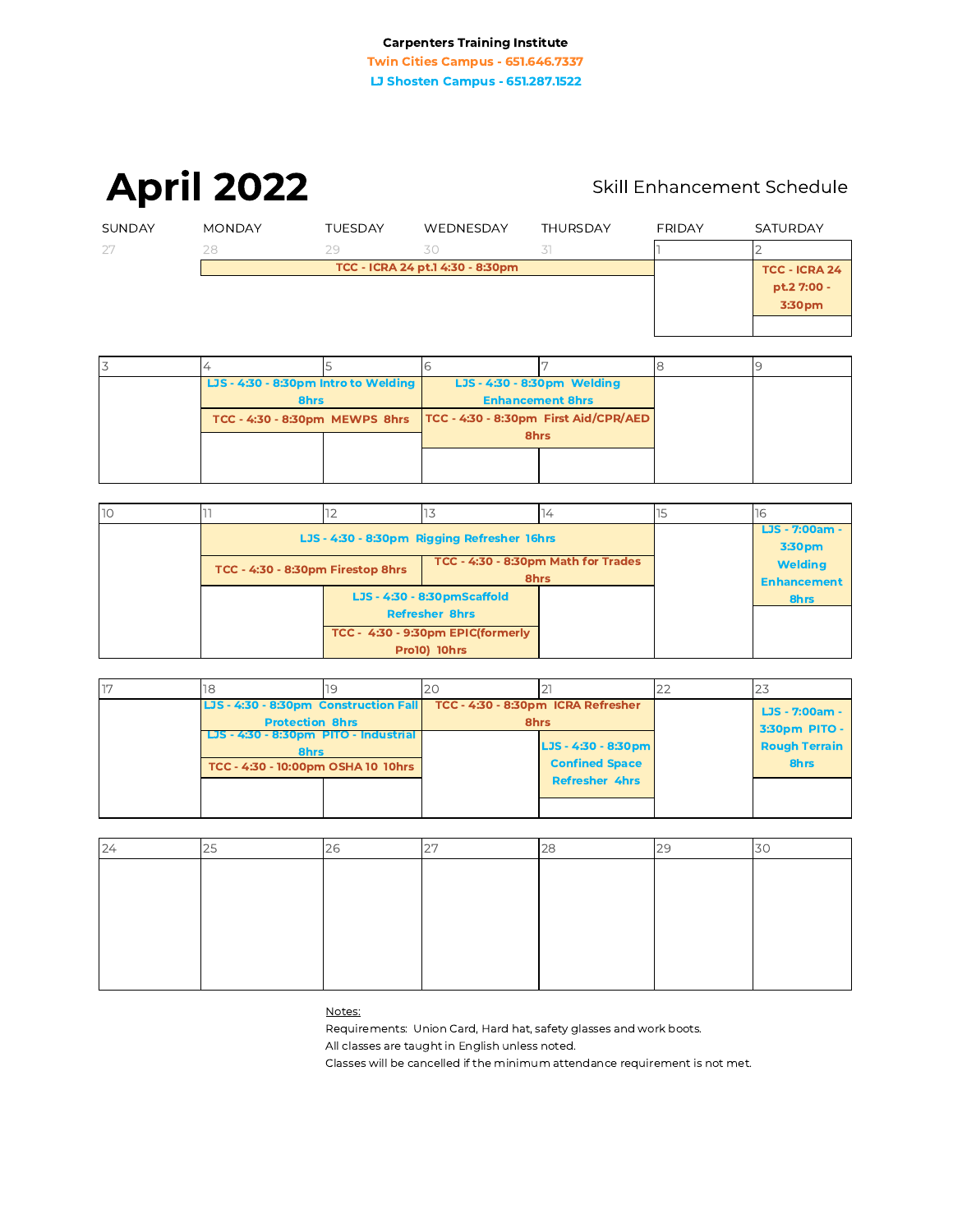# **May 2022**

# Skill Enhancement Schedule

| SUNDAY | <b>MONDAY</b>                             | <b>TUESDAY</b> | WEDNESDAY | THURSDAY | <b>FRIDAY</b> | SATURDAY |
|--------|-------------------------------------------|----------------|-----------|----------|---------------|----------|
|        |                                           |                |           |          |               |          |
|        | TCC - 4:30 - 8:30pmFirst Aid/CPR/AED 8hrs |                |           |          |               |          |
|        |                                           |                |           |          |               |          |
|        |                                           |                |           |          |               |          |

|  | ΙO                                                                                                |                                   |  | $\overline{14}$ |
|--|---------------------------------------------------------------------------------------------------|-----------------------------------|--|-----------------|
|  | LJS - 4:30 - 8:30pm Welding Enhancement 16hrs                                                     |                                   |  |                 |
|  | TCC - 4:30 - 8:30pm Construction Fall<br>TCC - 4:30 - 8:30pm MEWPS 8hrs<br><b>Protection 8hrs</b> |                                   |  |                 |
|  |                                                                                                   | TCC - 4:30 - 9:30pm EPIC(formerly |  |                 |
|  |                                                                                                   | <b>Pro10) 10hrs</b>               |  |                 |
|  | LJS - 4:30 - 8:30pm Scaffold Refresher<br>8hrs                                                    |                                   |  |                 |

| 16 |                                         |                                                     | 19 | 20 |                                              |
|----|-----------------------------------------|-----------------------------------------------------|----|----|----------------------------------------------|
|    | TCC - 4:30 - 8:30pm ICRA Refresher 8hrs | TCC - 4:30 - 8:30pm Blueprint<br><b>Basics 8hrs</b> |    |    | LJS - 7:00am -<br>3:30pm                     |
|    |                                         |                                                     |    |    | <b>Welding</b><br><b>Enhancement</b><br>8hrs |
|    |                                         |                                                     |    |    |                                              |

| 22 | 24                                 |                                 | 26 | つワ | 28                   |
|----|------------------------------------|---------------------------------|----|----|----------------------|
|    | LJS - 4:30 - 10:00pm OSHA 10 10hrs | <b>TCC - 4:30 - 8:30pm PITO</b> |    |    | LJS - 7:00am -       |
|    | TCC - 4:30 - 10:00pm OSHA 10 10hrs | <b>Industrial 8hrs</b>          |    |    | 3:30pm PITO -        |
|    |                                    |                                 |    |    | <b>Rough Terrain</b> |
|    |                                    |                                 |    |    | 8hrs                 |
|    |                                    |                                 |    |    |                      |

| 29 | 30 |                                                      |  |  |
|----|----|------------------------------------------------------|--|--|
|    |    | LJS - 7:00am - 3:30pm Controlling Contaminants 24hrs |  |  |
|    |    |                                                      |  |  |
|    |    |                                                      |  |  |
|    |    |                                                      |  |  |

#### Notes:

Requirements: Union Card, Hard hat, safety glasses and work boots.

All classes are taught in English unless noted.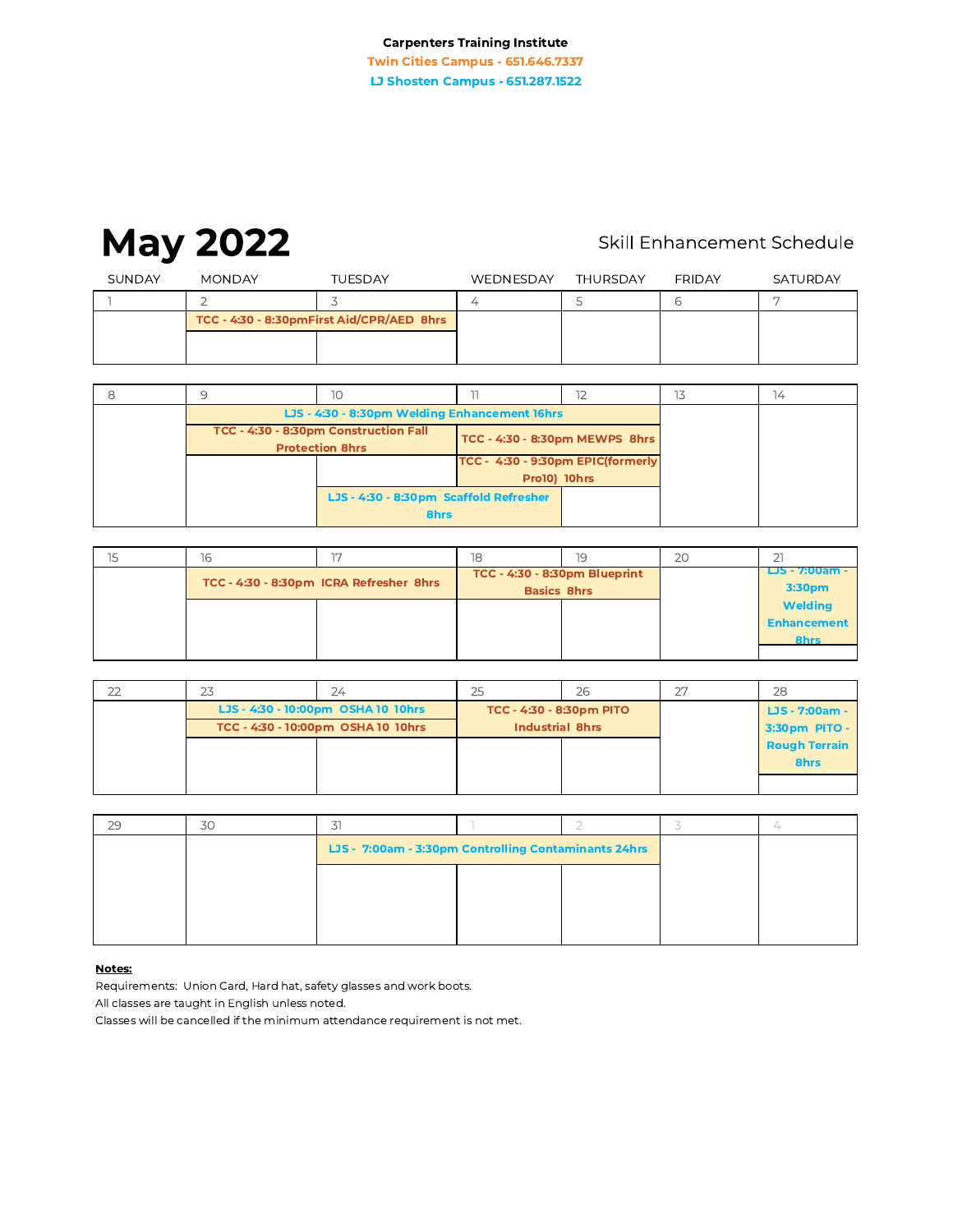**Twin Cities Campus - 651.646.7337** LJ Shosten Campus - 651.287.1522

#### **June 2022** Skill Enhancement Schedule SUNDAY **MONDAY** TUESDAY FRIDAY SATURDAY WEDNESDAY THURSDAY  $\overline{2}$ 29  $30\,$ 3  $\overline{\mathcal{L}}$  $\ensuremath{\mathsf{1}}$

| b |                                          |                                                       |  |                                      |
|---|------------------------------------------|-------------------------------------------------------|--|--------------------------------------|
|   | LJS - 4:30 - 8:30pm Confined Space 16hrs | LJS - 7:00am -<br>3:30pm                              |  |                                      |
|   |                                          | LJS - 4:30 - 8:30pm Scaffold<br><b>Refresher 8hrs</b> |  | <b>Welding</b><br><b>Enhancement</b> |
|   |                                          |                                                       |  | 8hrs                                 |
|   |                                          |                                                       |  |                                      |

| 12 | ьO                                            |  | כ ו                                          | 16                                            |  | 18                              |  |
|----|-----------------------------------------------|--|----------------------------------------------|-----------------------------------------------|--|---------------------------------|--|
|    | LJS - 4:30 - 8:30pm First<br>Aid/CPR/AED 8hrs |  |                                              | TCC - 4:30 - 8:30pm First Aid/CPR/AED<br>8hrs |  | LJS - 7:00am -<br>3:30pm PITO - |  |
|    |                                               |  | TCC - 4:30 - 8:30pm Door Hardware pt.1 24hrs |                                               |  | <b>Rough Terrain</b>            |  |
|    |                                               |  |                                              | TCC - 4:30 - 8:30pm MEWPS 8hrs                |  | 8hrs                            |  |
|    |                                               |  |                                              |                                               |  |                                 |  |

| 19 |                                        |                                               |              | 23 | 25 |
|----|----------------------------------------|-----------------------------------------------|--------------|----|----|
|    |                                        | LJS - 4:30 - 8:30pm Welding Enhancement 16hrs | TCC - 7:00 - |    |    |
|    |                                        | LJS - 4:30 - 8:30pm Scaffold 40 pt.1 40hrs    | 3:30pm ICRA  |    |    |
|    |                                        | TCC - 4:30 - 8:30pm ICRA 24 pt.1 24hrs        | 24 pt.2      |    |    |
|    | TCC - 4:30 - 8:30pm Door Hardware pt.2 |                                               |              |    |    |
|    |                                        |                                               |              |    |    |

| 26 |                            |                                      | 29 | 30                                 |  |                    |
|----|----------------------------|--------------------------------------|----|------------------------------------|--|--------------------|
|    |                            | LJS - 4:30 - 8:30pm Scaffold 40 pt.2 |    |                                    |  | $LJS - 7:00 -$     |
|    | LJS - 4:30 - 8:30pm Hazard |                                      |    | TCC - 4:30 - 8:30pm ICRA Refresher |  | 3:30pm             |
|    |                            | <b>Communication 8hrs</b>            |    | 8hrs                               |  | <b>Scaffold 40</b> |
|    |                            | TCC - 4:30 - 10:00pm OSHA 10         |    |                                    |  | pt.3               |
|    | 10hrs                      |                                      |    |                                    |  |                    |
|    |                            |                                      |    |                                    |  |                    |

#### Notes:

Requirements: Union Card, Hard hat, safety glasses and work boots.

All classes are taught in English unless noted.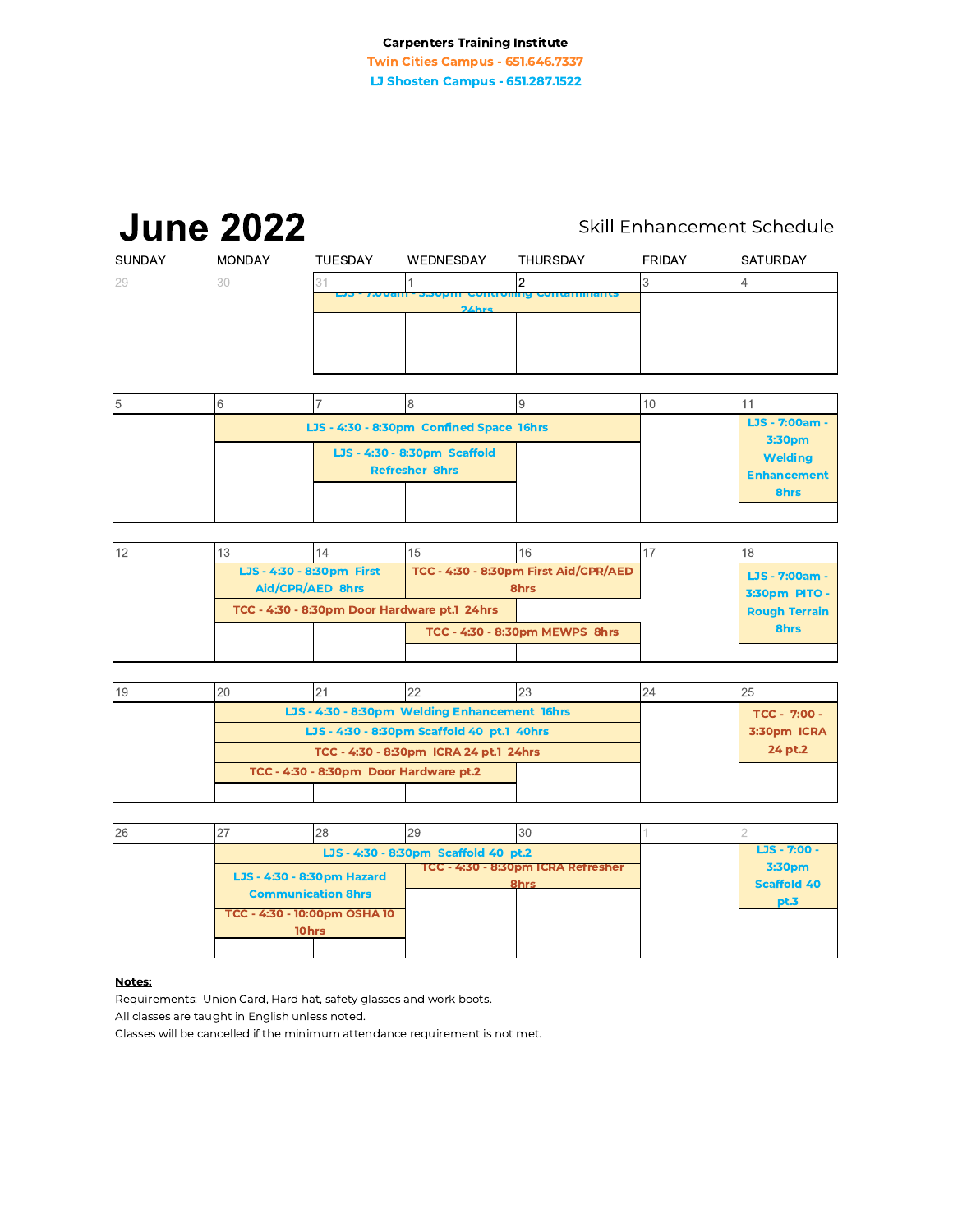**July 2022** 

# Skill Enhancement Schedule

| SUNDAY           | <b>MONDAY</b> | <b>TUESDAY</b> | WEDNESDAY | THURSDAY | <b>FRIDAY</b> | SATURDAY                                             |
|------------------|---------------|----------------|-----------|----------|---------------|------------------------------------------------------|
| 26               | 27            | 28             | 29        | 3C       |               |                                                      |
|                  |               |                |           |          |               | LJS - 7:00 -<br>3:30pm<br><b>Scaffold 40</b><br>pt.3 |
|                  |               |                |           |          |               |                                                      |
|                  |               |                | 6         |          | 8             | 9                                                    |
| $4th$ of $1$ uly |               |                |           |          |               |                                                      |

| 4th of July |  |  |  |
|-------------|--|--|--|
|             |  |  |  |
|             |  |  |  |
|             |  |  |  |
|             |  |  |  |

| 10 |                                                                                     |  |                                | 14 |  | 16                                             |
|----|-------------------------------------------------------------------------------------|--|--------------------------------|----|--|------------------------------------------------|
|    | LJS - 4:30 - 8:30pm Welding Enhancement 16hrs                                       |  |                                |    |  | LJS - 7:00am -<br>3:30pm                       |
|    | LJS - 4:30 - 8:30pmControlling Contaminants pt.1 24hrs<br>TCC - 4:30 - 8:30pm First |  |                                |    |  | <b>Welding</b>                                 |
|    | Aid/CPR/AED 8hrs                                                                    |  | TCC - 4:30 - 8:30pm MEWPS 8hrs |    |  | <b>Enhancement</b><br>8hrs                     |
|    |                                                                                     |  |                                |    |  | LJS - 7:00am -<br>3:30pm<br><b>Controlling</b> |
|    |                                                                                     |  |                                |    |  | <b>Contaminants</b><br>pt.2                    |

| LJS - 4:30 - 8:30pm Hazard |  | TCC - 4:30 - 8:30pm Construction Fall |  |  |
|----------------------------|--|---------------------------------------|--|--|
| <b>Communication 8hrs</b>  |  | <b>Protection 8hrs</b>                |  |  |
| TCC - 4:30 - 8:30pm PITO   |  |                                       |  |  |
| <b>Industrial 8hrs</b>     |  |                                       |  |  |
|                            |  |                                       |  |  |

| 24 | 25                            | 26 | $\bigcap$<br>∠                    | 28 | 30 |
|----|-------------------------------|----|-----------------------------------|----|----|
|    | LJS - 4:30 - 8:30pm PITO -    |    |                                   |    |    |
|    | <b>Industrial 8hrs</b>        |    |                                   |    |    |
|    | TCC - 4:30 - 8:30pm Blueprint |    |                                   |    |    |
|    | <b>Basics 8hrs</b>            |    |                                   |    |    |
|    |                               |    | TCC - 4:30 - 9:30pm               |    |    |
|    |                               |    | <b>EPIC(formerly Pro10) 10hrs</b> |    |    |

Notes:

Requirements: Union Card, Hard hat, safety glasses and work boots.

All classes are taught in English unless noted.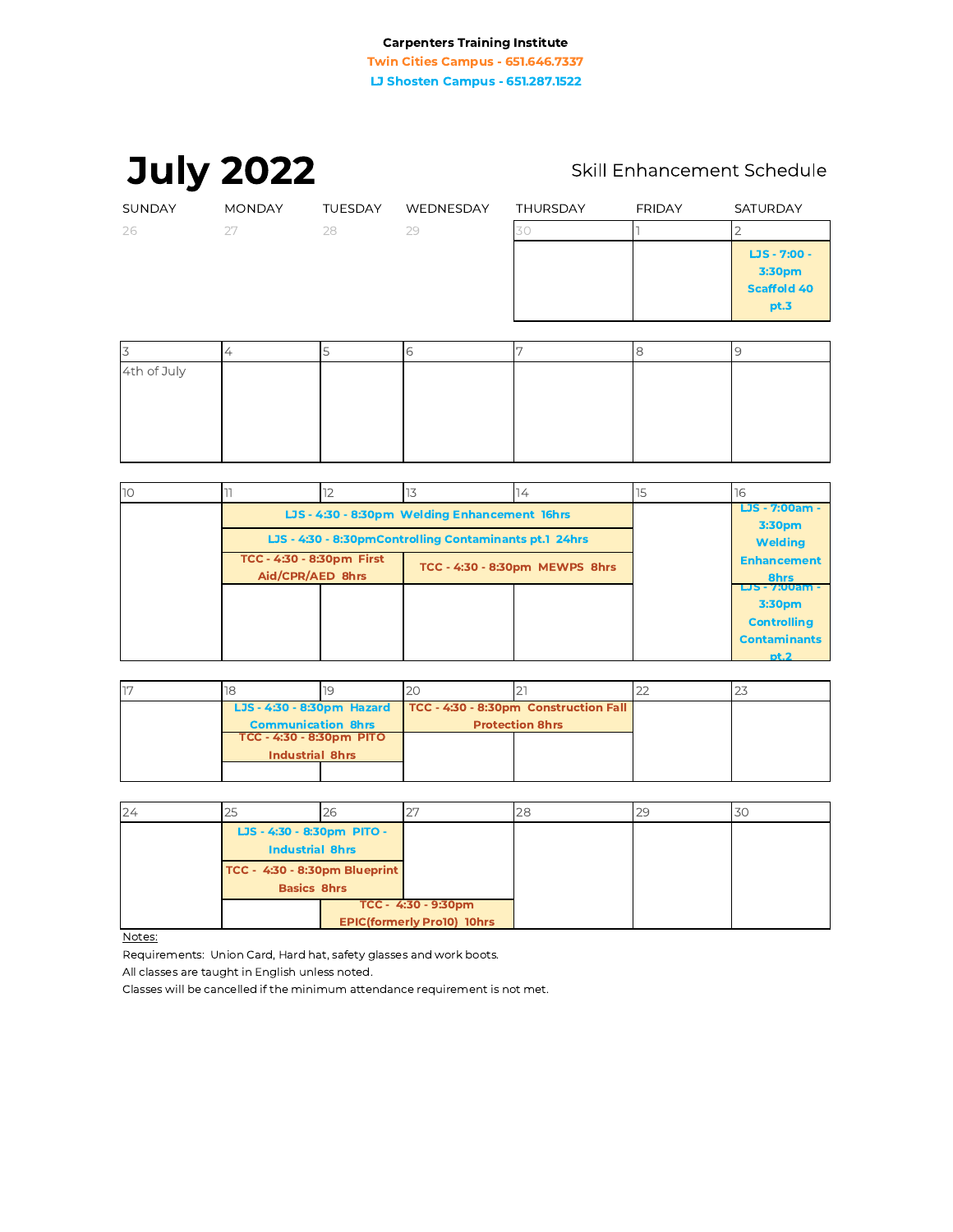**Twin Cities Campus - 651.646.7337** LJ Shosten Campus - 651.287.1522

# **August 2022**

# Skill Enhancement Schedule

3

| SUNDAY | <b>MONDAY</b>                                      | <b>TUESDAY</b> | WEDNESDAY | THURSDAY | <b>FRIDAY</b> | SATURDAY |
|--------|----------------------------------------------------|----------------|-----------|----------|---------------|----------|
|        |                                                    |                |           |          |               |          |
|        | TCC - 4:30 - 8:30pm Math for<br><b>Trades 8hrs</b> |                |           |          |               |          |
|        |                                                    |                |           |          |               |          |
|        |                                                    |                |           |          |               |          |

|  | LJS - 4:30 - 8:30pm Welding Enhancement 16hrs |                                        |                      |  |
|--|-----------------------------------------------|----------------------------------------|----------------------|--|
|  | TCC - 4:30 - 8:30pm First                     | TCC - 4:30 - 8:30pm Blueprint -        |                      |  |
|  | Aid/CPR/AED 8hrs                              |                                        | <b>Advanced 8hrs</b> |  |
|  |                                               | LJS - 4:30 - 8:30pm Scaffold Refresher |                      |  |
|  |                                               | 8hrs                                   |                      |  |
|  |                                               |                                        |                      |  |

| ╶╹ |                                                                 |  | - 18                                                                  |  |
|----|-----------------------------------------------------------------|--|-----------------------------------------------------------------------|--|
|    | LJS - 4:30 - 8:30pm Construction Fall<br><b>Protection 8hrs</b> |  | LJS - 4:30 - 8:30pm<br><b>Confined Space</b><br><b>Refresher 4hrs</b> |  |
|    |                                                                 |  |                                                                       |  |

|                                                                                     |  |  |  | 26 |                |
|-------------------------------------------------------------------------------------|--|--|--|----|----------------|
| LJS - 4:30 - 8:30pm First Aid/CPR/AED<br>TCC - 4:30 - 8:30pm Hilti PLT 8hrs<br>8hrs |  |  |  |    | $TCC - 7:00 -$ |
| TCC - 4:30 - 8:30pm ICRA 24 pt.1 24hrs                                              |  |  |  |    | 3:30pm ICRA 24 |
| TCC - 4:30 - 8:30pm MEWPS 8hrs                                                      |  |  |  |    | pt.2           |
|                                                                                     |  |  |  |    |                |
|                                                                                     |  |  |  |    |                |

| 28 |       | 30                           |                                    |  |  |
|----|-------|------------------------------|------------------------------------|--|--|
|    |       | TCC - 4:30 - 10:00pm OSHA 10 | TCC - 4:30 - 8:30pm ICRA Refresher |  |  |
|    | 10hrs |                              | 8hrs                               |  |  |
|    |       |                              |                                    |  |  |
|    |       |                              |                                    |  |  |
|    |       |                              |                                    |  |  |

Notes:

Requirements: Union Card, Hard hat, safety glasses and work boots.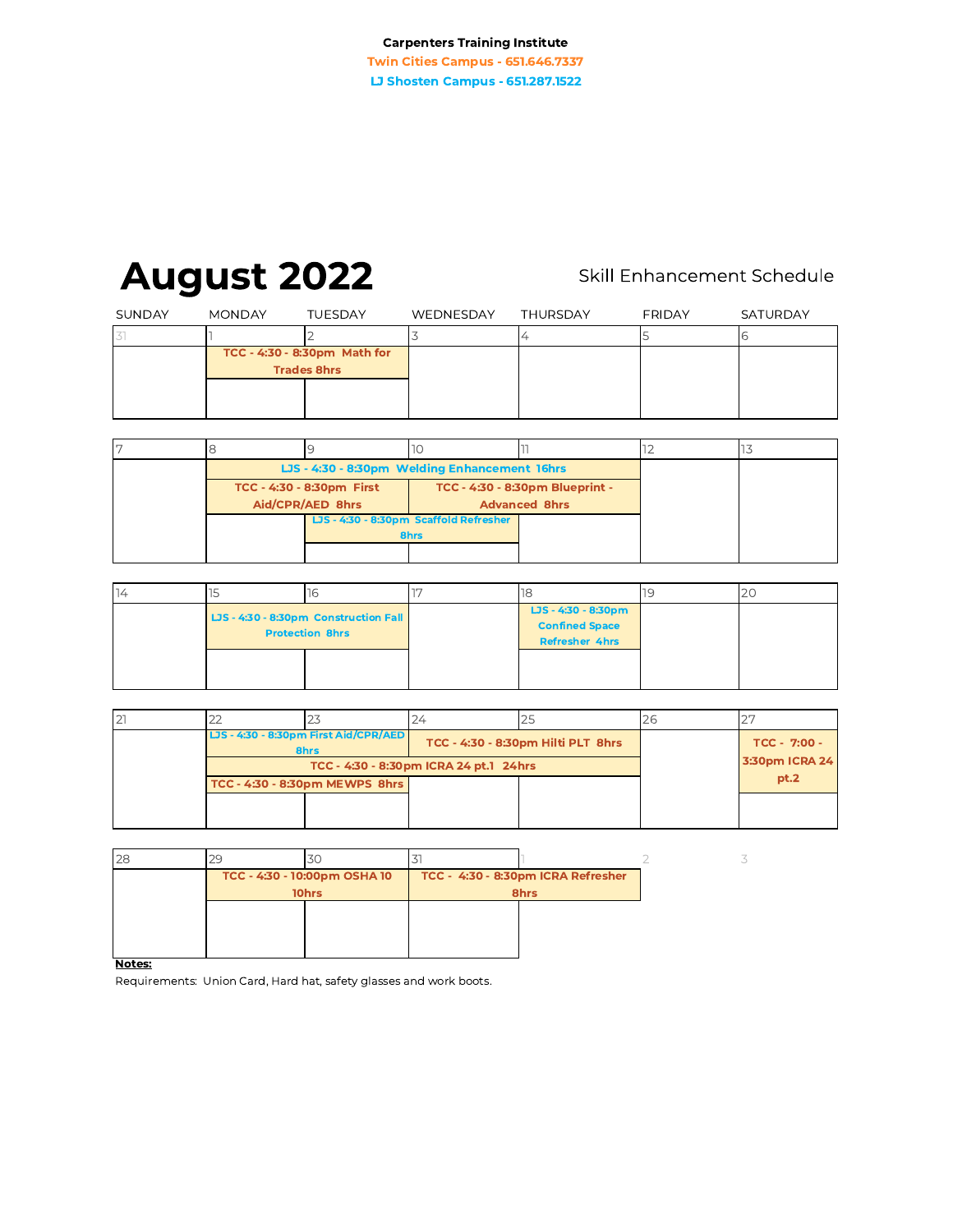**Twin Cities Campus - 651.646.7337** LJ Shosten Campus - 651.287.1522

# **September 2022**

# Skill Enhancement Schedule

| SUNDAY | <b>MONDAY</b> | <b>TUESDAY</b> | WEDNESDAY                               | <b>THURSDAY</b> | <b>FRIDAY</b> | SATURDAY |
|--------|---------------|----------------|-----------------------------------------|-----------------|---------------|----------|
| 28     | 29            | 30             |                                         |                 |               |          |
|        |               |                | TCC - 4:30 - 8:30pm ICRA Refresher 8hrs |                 |               |          |
|        |               |                |                                         |                 |               |          |
|        |               |                |                                         |                 |               |          |

| Labor Day |  | TCC - 4:30 - 9:30pm EPIC(formerly<br><b>Pro10) 10hrs</b> |  |
|-----------|--|----------------------------------------------------------|--|
|           |  |                                                          |  |

|  |                                                                   | 14                                            | 15   | lh             |                    |
|--|-------------------------------------------------------------------|-----------------------------------------------|------|----------------|--------------------|
|  |                                                                   | LJS - 4:30 - 8:30pm Welding Enhancement 16hrs |      | LJS - 7:00am - |                    |
|  | TCC - 4:30 - 8:30pm Blueprint Basics<br>TCC - 4:30 - 8:30pm First |                                               |      | 3:30pm Welding |                    |
|  | Aid/CPR/AED 8hrs                                                  |                                               | 8hrs |                | <b>Enhancement</b> |
|  |                                                                   | LJS - 4:30 - 8:30pm Scaffold Refresher        |      |                | 8hrs               |
|  | 8hrs                                                              |                                               |      |                |                    |

| $\overline{\phantom{0}}$ | $\sim$ $\sim$ | $\sim$ $\sim$ | $\sim$ $\sim$ | $\sim$ $\rightarrow$ | $\sim$ |
|--------------------------|---------------|---------------|---------------|----------------------|--------|
|                          |               |               |               |                      |        |
|                          |               |               |               |                      |        |
|                          |               |               |               |                      |        |
|                          |               |               |               |                      |        |

| 25 | $\cap$                            | 28 | 29                                 |  |
|----|-----------------------------------|----|------------------------------------|--|
|    | TCC - 4:30 - 8:30pm MEWPS<br>8hrs |    | TCC - 4:30 - 10:00pm OSHA 10 10hrs |  |
|    |                                   |    |                                    |  |
|    |                                   |    |                                    |  |

Notes: Requirements: Union card, Hard Hat, Safety Glasses and Work Boots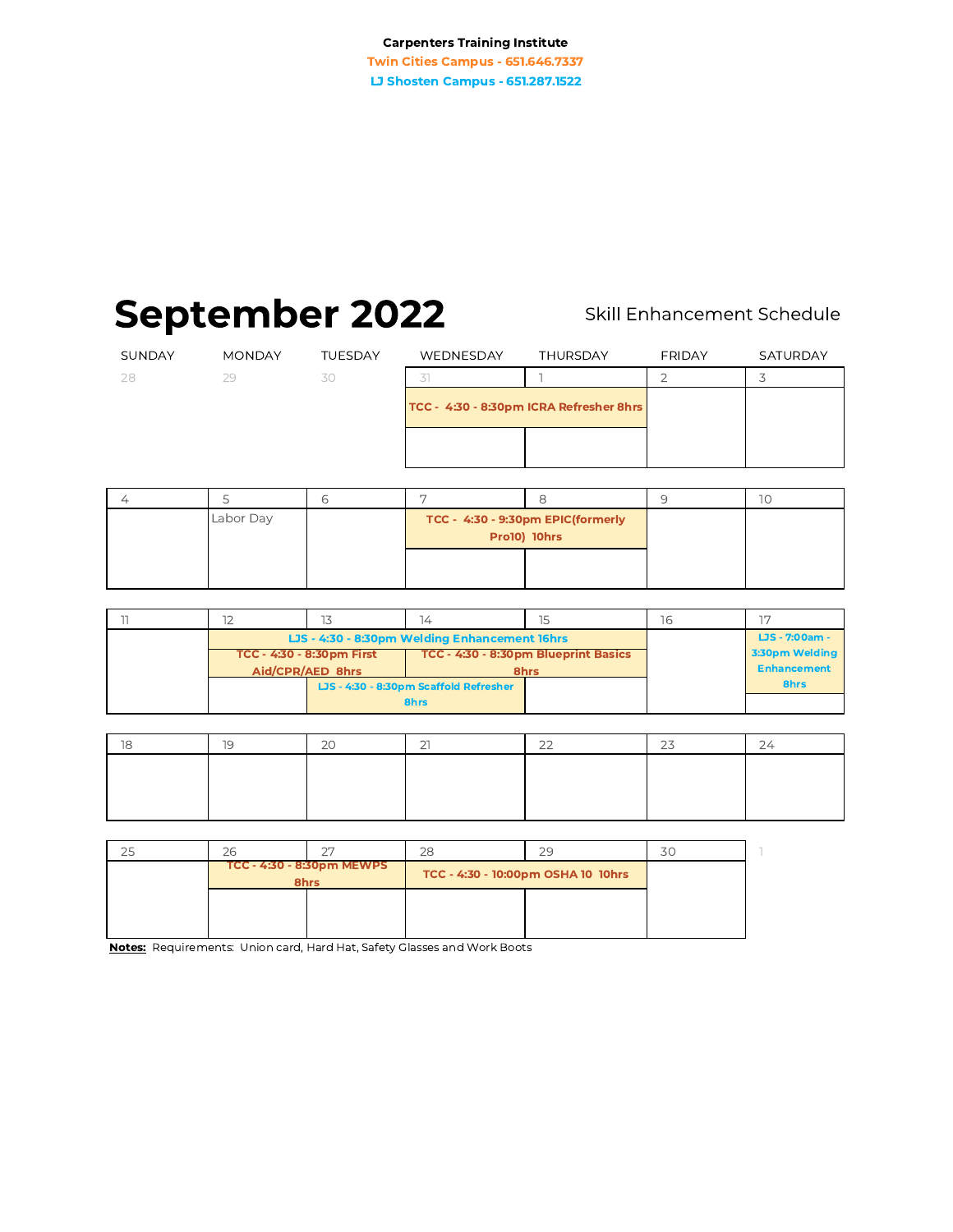October 2022

# Skill Enhancement Schedule

| SUNDAY | <b>MONDAY</b> | TUESDAY | WEDNESDAY | THURSDAY | <b>FRIDAY</b> | SATURDAY |
|--------|---------------|---------|-----------|----------|---------------|----------|
| 25     | 26            | 27      | 28        | 29       | 30            |          |
|        |               |         |           |          |               |          |
|        |               |         |           |          |               |          |
|        |               |         |           |          |               |          |
|        |               |         |           |          |               |          |
|        |               |         |           |          |               |          |
|        |               |         |           |          |               |          |
|        |               |         |           | $\circ$  |               |          |

| LJS - 4:30 - 8:30pm Welding Enhancement 16hrs | LJS - 7:00am - |                                    |  |                      |
|-----------------------------------------------|----------------|------------------------------------|--|----------------------|
| TCC - 4:30 - 8:30pm Construction              |                | TCC - 4:30 - 8:30pm ICRA Refresher |  | 3:30pm PITO -        |
| <b>Fall Protection 8hrs</b>                   |                | 8hrs                               |  | <b>Rough Terrain</b> |
|                                               |                |                                    |  | 8hrs                 |
|                                               |                |                                    |  |                      |

| 9 | 10                                |                                             |                                                       |  |                |                          |
|---|-----------------------------------|---------------------------------------------|-------------------------------------------------------|--|----------------|--------------------------|
|   |                                   | LJS - 4:30 - 8:30pm Rigging Refresher 16hrs |                                                       |  | LJS - 7:00am - |                          |
|   |                                   | TCC - 4:30 - 8:30pm First                   | TCC - 4:30 - 8:30pm MEWPS 8hrs                        |  |                | 3:30pm<br><b>Welding</b> |
|   | Aid/CPR/AED 8hrs                  |                                             |                                                       |  |                | <b>Enhancement</b>       |
|   | TCC - 4:30 - 9:30pm EPIC(formerly |                                             | LJS - 4:30 - 8:30pm Scaffold<br><b>Refresher 8hrs</b> |  |                | 8hrs                     |
|   |                                   |                                             |                                                       |  |                |                          |
|   |                                   |                                             |                                                       |  |                |                          |
|   |                                   |                                             | <b>Pro10) 10hrs</b>                                   |  |                |                          |

| 16 |  | ıo                                                      |                     |                                              |                        |
|----|--|---------------------------------------------------------|---------------------|----------------------------------------------|------------------------|
|    |  | TCC - 4:30 - 8:30pm ICRA 24 pt.1 24hrs                  | <b>TCC - 7:00 -</b> |                                              |                        |
|    |  | LJS - 4:30 - 8:30pm Hazard<br><b>Communication 8hrs</b> |                     | LJS - 4:30 - 8:30pm<br><b>Confined Space</b> | 3:30pm ICRA 24<br>pt.2 |
|    |  |                                                         |                     | <b>Refresher 4hrs</b>                        |                        |

| 23 |                                       | 25 | 26 |                                             | 28 | 20 |
|----|---------------------------------------|----|----|---------------------------------------------|----|----|
|    | LJS - 4:30 - 10:00pm OSHA 10 10hrs    |    |    | TCC - 4:30 - 8:30pm Math for Trades<br>8hrs |    |    |
|    | TCC - 4:30 - 10:00pm OSHA 10<br>10hrs |    |    | LJS - 4:30 - 8:30pm PITO - Industrial       |    |    |
|    |                                       |    |    | 8hrs                                        |    |    |
|    |                                       |    |    |                                             |    |    |
|    |                                       |    |    |                                             |    |    |
|    |                                       |    |    |                                             |    |    |

Notes:

Requirements: Union Card, Hard Hat, Safety Glasses and Work

Boots. All classes are taught in English unless noted.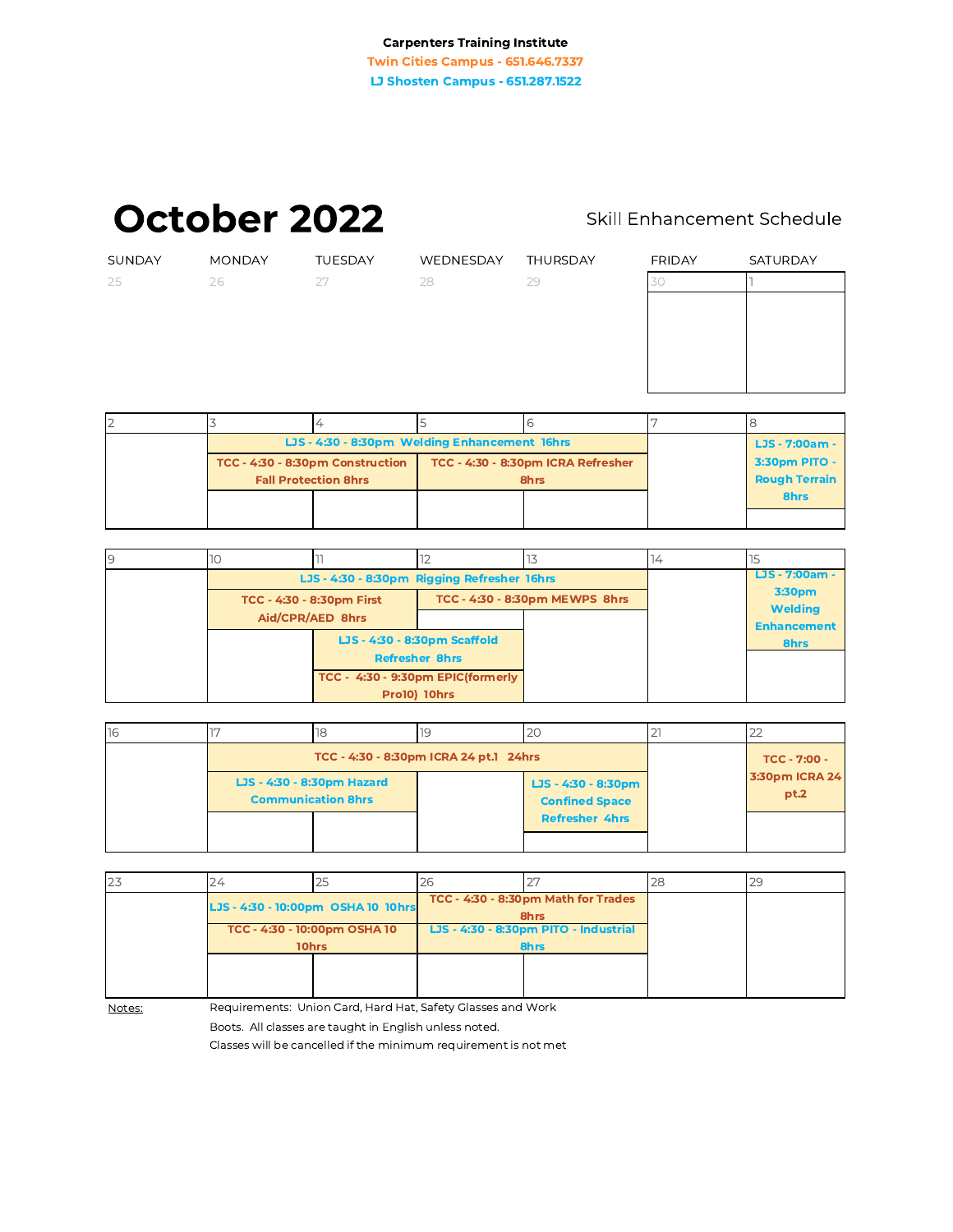# November 2022 Skill Enhancement Schedule

|               |               | <b>November 2022</b> |           |                                               |               | Skill Enhancement Schedule |
|---------------|---------------|----------------------|-----------|-----------------------------------------------|---------------|----------------------------|
| <b>SUNDAY</b> | <b>MONDAY</b> | <b>TUESDAY</b>       | WEDNESDAY | <b>THURSDAY</b>                               | <b>FRIDAY</b> | SATURDAY                   |
| 30            |               |                      |           |                                               | 4             | 5                          |
|               |               |                      |           | TCC - 4:30 - 8:30pm First<br>Aid/CPR/AED 8hrs |               |                            |
|               |               |                      |           |                                               |               |                            |
|               |               |                      |           |                                               |               |                            |

| 6 |                              |  |                                               |  |  |
|---|------------------------------|--|-----------------------------------------------|--|--|
|   |                              |  | LJS - 4:30 - 8:30pm Welding Enhancement 16hrs |  |  |
|   |                              |  | TCC - 4:30 - 8:30pm Door Hardware pt.1 24hrs  |  |  |
|   | TCC - 4:30 - 8:30pm MEWPS    |  |                                               |  |  |
|   | 8hrs                         |  |                                               |  |  |
|   | LJS - 4:30 - 8:30pm Intro to |  |                                               |  |  |
|   | <b>Welding 8hrs</b>          |  |                                               |  |  |

|  |                                        |                                     | או |                          |
|--|----------------------------------------|-------------------------------------|----|--------------------------|
|  | TCC - 4:30 - 8:30pm Door Hardware pt.2 |                                     |    | LJS - 7:00am -<br>3:30pm |
|  |                                        | TCC - 4:30 - 8:30pm PITO Industrial |    | <b>Welding</b>           |
|  |                                        | 8hrs                                |    | <b>Enhancement</b>       |
|  |                                        | TCC - 4:30 - 9:30pm EPIC(formerly   |    | 8hrs                     |
|  |                                        | Pro10) 10hrs                        |    |                          |

| 20 | - | --<br><u>__</u> | $\overline{\phantom{0}}$ | ∠∸           | $\sim$ | ZU |
|----|---|-----------------|--------------------------|--------------|--------|----|
|    |   |                 |                          |              |        |    |
|    |   |                 |                          | Thanksgiving |        |    |
|    |   |                 |                          | Day          |        |    |
|    |   |                 |                          |              |        |    |

| 27 | 28                                           | 29                                         | 30                                            |  |  |  |
|----|----------------------------------------------|--------------------------------------------|-----------------------------------------------|--|--|--|
|    |                                              | LJS - 4:30 - 8:30pm Scaffold 40 pt.1 40hrs |                                               |  |  |  |
|    | TCC - 4:30 - 10:00pm OSHA 10<br><b>10hrs</b> |                                            |                                               |  |  |  |
|    |                                              |                                            | LJS - 4:30 - 8:30pm First<br>Aid/CPR/AED 8hrs |  |  |  |
|    |                                              |                                            |                                               |  |  |  |

### Notes:

Requirements: Union Card, Hard hat, safety glasses and work boots. All classes are taught in English unless noted.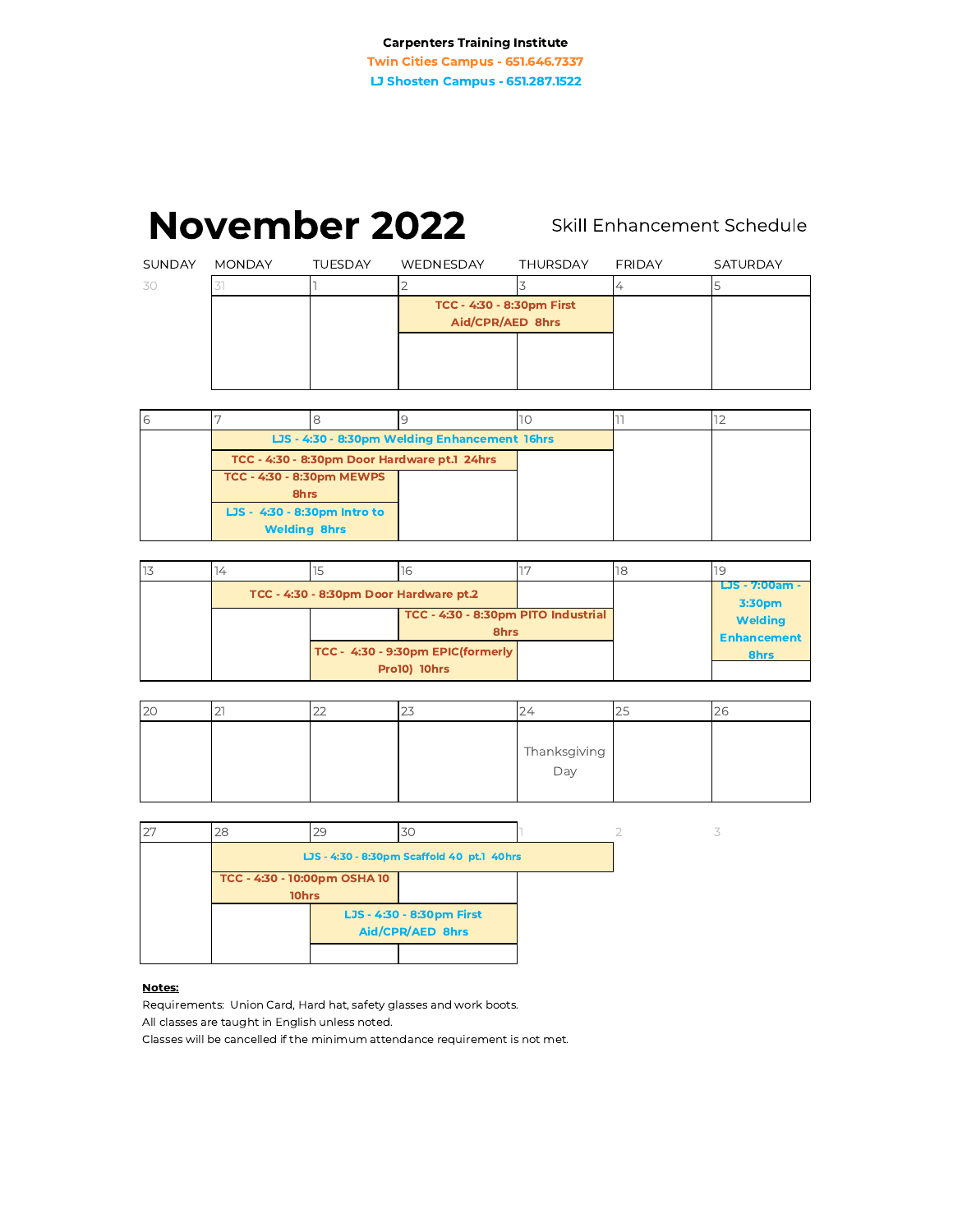Twin Cities Campus - 651.646.7337 LJ Shosten Campus - 651.287.1522

# December 2022 Skill Enhancement Schedule

|                |               | December 2022  |                                            |                 |               | Skill Enhancement Schedule |
|----------------|---------------|----------------|--------------------------------------------|-----------------|---------------|----------------------------|
| <b>SUNDAY</b>  | <b>MONDAY</b> | <b>TUESDAY</b> | WEDNESDAY                                  | <b>THURSDAY</b> | <b>FRIDAY</b> | <b>SATURDAY</b>            |
|                | 28            | 29             | 30                                         |                 |               |                            |
|                |               |                | LJS - 4:30 - 8:30pm Scaffold 40 pt.1 40hrs |                 |               |                            |
|                |               |                |                                            |                 |               |                            |
|                |               |                |                                            |                 |               |                            |
| $\overline{4}$ |               | 6              |                                            | 8               |               | .10                        |

| $\overline{4}$ |                                               |  |                                 |                                        |
|----------------|-----------------------------------------------|--|---------------------------------|----------------------------------------|
|                | LJS - 4:30 - 8:30pm Welding Enhancement 16hrs |  | LJS - 7:00 -<br>3:30pm Scaffold |                                        |
|                | LJS - 4:30 - 8:30pm Scaffold 40 pt.2          |  | 40 pt.3                         |                                        |
|                |                                               |  |                                 | <b>LJS - 7:00am -</b><br>3:30pm PITO - |
|                |                                               |  |                                 | <b>Rough Terrain</b>                   |
|                |                                               |  |                                 | 8hrs                                   |

| דו |                                                                                                                                                        |  |                                   |  |                                  |
|----|--------------------------------------------------------------------------------------------------------------------------------------------------------|--|-----------------------------------|--|----------------------------------|
|    | TCC - 4:30 - 8:30pm First<br>Aid/CPR/AED 8hrs<br>TCC - 4:30 - 8:30pm Blueprint -<br><b>Advanced 8hrs</b><br>TCC - 4:30 - 8:30pm ICRA Refresher<br>8hrs |  | TCC - 4:30 - 8:30pm MEWPS<br>8hrs |  | LJS - 7:00am -<br>3:30pm Welding |
|    |                                                                                                                                                        |  |                                   |  | <b>Enhancement</b><br>8hrs       |
|    |                                                                                                                                                        |  |                                   |  |                                  |

| 18 |                                                                | ∼ | __ |           |
|----|----------------------------------------------------------------|---|----|-----------|
|    | TCC - 4:30 - 8:30pmConstruction<br><b>Fall Protection 8hrs</b> |   |    | Christmas |
|    |                                                                |   |    | Day       |

| 25 |  |  |  |
|----|--|--|--|
|    |  |  |  |
|    |  |  |  |
|    |  |  |  |
|    |  |  |  |

Notes:

Demuiremente: Hnion Card Hard hat eafety glacees and work hoots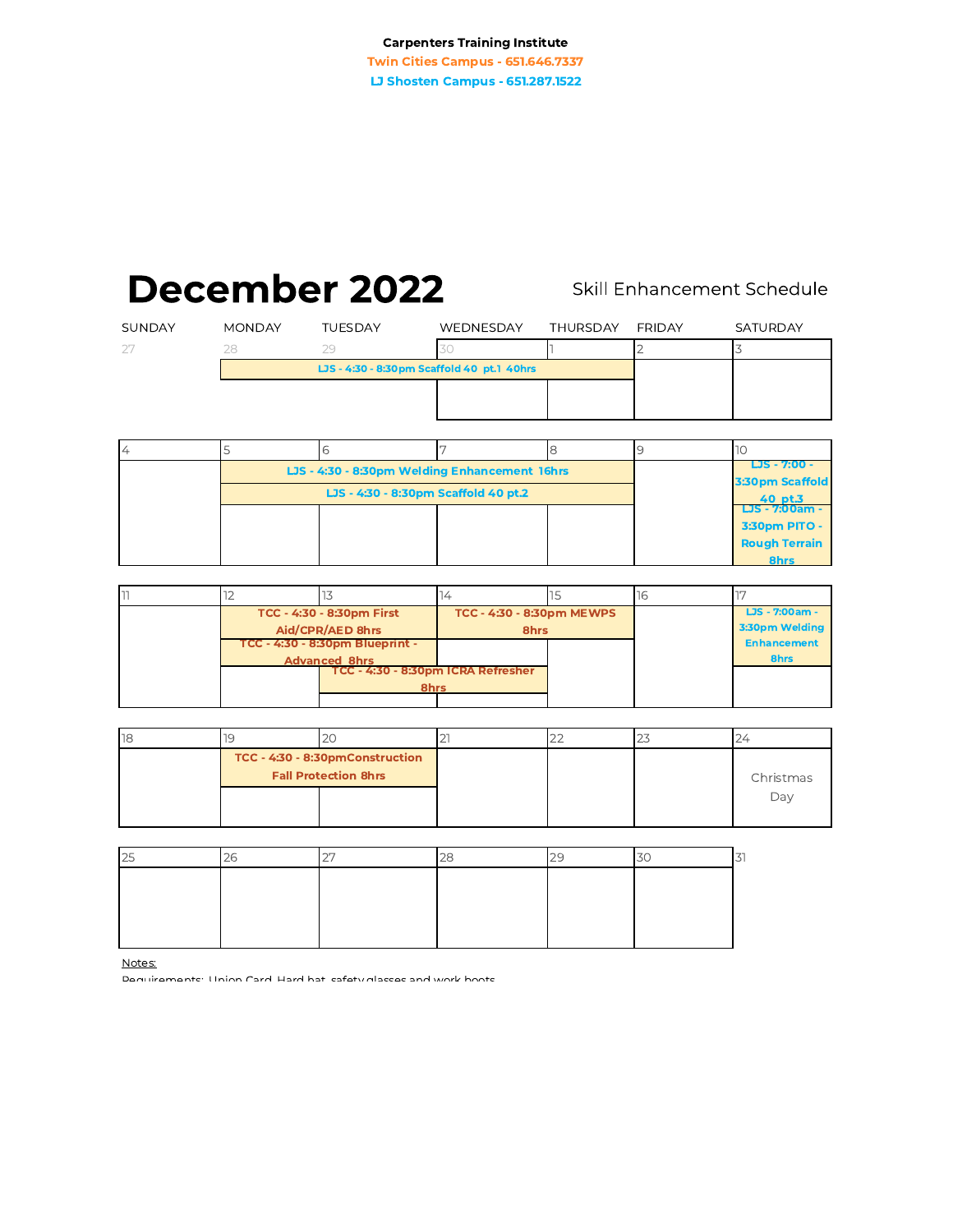**Twin Cities Campus - 651.646.7337** 

**LJ Shosten Campus - 651.287.1522** 

# **TCC-LJS Skill Enhancement Classes**

#### **Advanced Metal Stud Framing:**

24 hour course. This class covers radius, sloped, light cove and more intricate framing techniques. Also includes an introduction to track bender. Prerequiste: Minimum 3 year apprentice

2022 course offered: upon request

**Architectual Sheet Metal:** 

8 hour course.

#### 2022 course offered:

#### **Blueprint Reading-Basic**

8 hour course. This class covers general procedures, basic skills, and the necessary tools and materials needed to lay out a building. The architectural lines and symbols shown on site plan prints which are necessary to facilitate layout are also discussed. Prerequisite: None **Expiration: None** 2022 course offered: Jan 17-18, Mar 21-22,

# Mav 18-19. July 25-26. Sept 14-15

#### **Construction Master Pro**

8 hour class. The Construction Master Pro teaches the use of the calculator to solve practically any problem involving measurements and can be used to save time and prevent errors. During the class you will perform common building projects such as estimating concrete volume, squaring-up foundations, framing roofs, ordering lumber, and many other projects. Calculator and

#### 2022 course offered:

#### **Confined Space Refresher**

8 hour course. This class refreshes Confined Space Prerequisit: Confined Space Expiration: None

2022 course offered: Jan 20, Apr 21, Aug 18, Oct 20

### **American Red Cross CPR/First**

Aid/AED 8 hour course. This class provides a First Aid/CPR/AED qualification Prerequisite: None Expiration: 2 years

2022 course offered: Jan 03-04, Feb 07-08, Mar 14-15, Apr 06-07, May 02-03, Jun15-16, July 11-12, Aug 08-09, Sep 12-13, Oct 10-11, Nov 02-03, Dec 12-13 Mar 02-03, Jun 13-14, Aug 22-23, Nov 29-30

#### **Armstrong Wall and Ceiling System:**

12 hour course. This class works with quick stick, soffit gigs, radius domes, drywall grid and suspended light cove framing. Prerequiste: None 2022 course offered: upon request

#### **Blueprint Reading-Advanced**

8 hour course. A more in depth look at prints, how to do advanced layout, possible intro to electronic print reading, and how to transfer information to shop floor. Prerequisite: Some experience with blueprints **Expiration: None** 

#### 2022 course offered: Feb 02-03, Mar 30-31. Aua 10-11. Dec 12-13

#### **Confined Space**

16 hour course. This class deals with the characteristics of confined space and requirements for a permit-required confined space program. Atmospheric hazards are described along with the methods of and time requirements for ventilation: and procedures for monitoring air quality. Prerequisite: None **Expiration: None** 

2022 course offered: Jan 31-Feb 03, Jun 06-09

#### **Construction Math/Radius**

8 hour course. This class covers radius math, how to layout radius without a center point. Also covers elliptical and octagon layout. Prerequiste: Math for the Trades

2022 course offered: upon request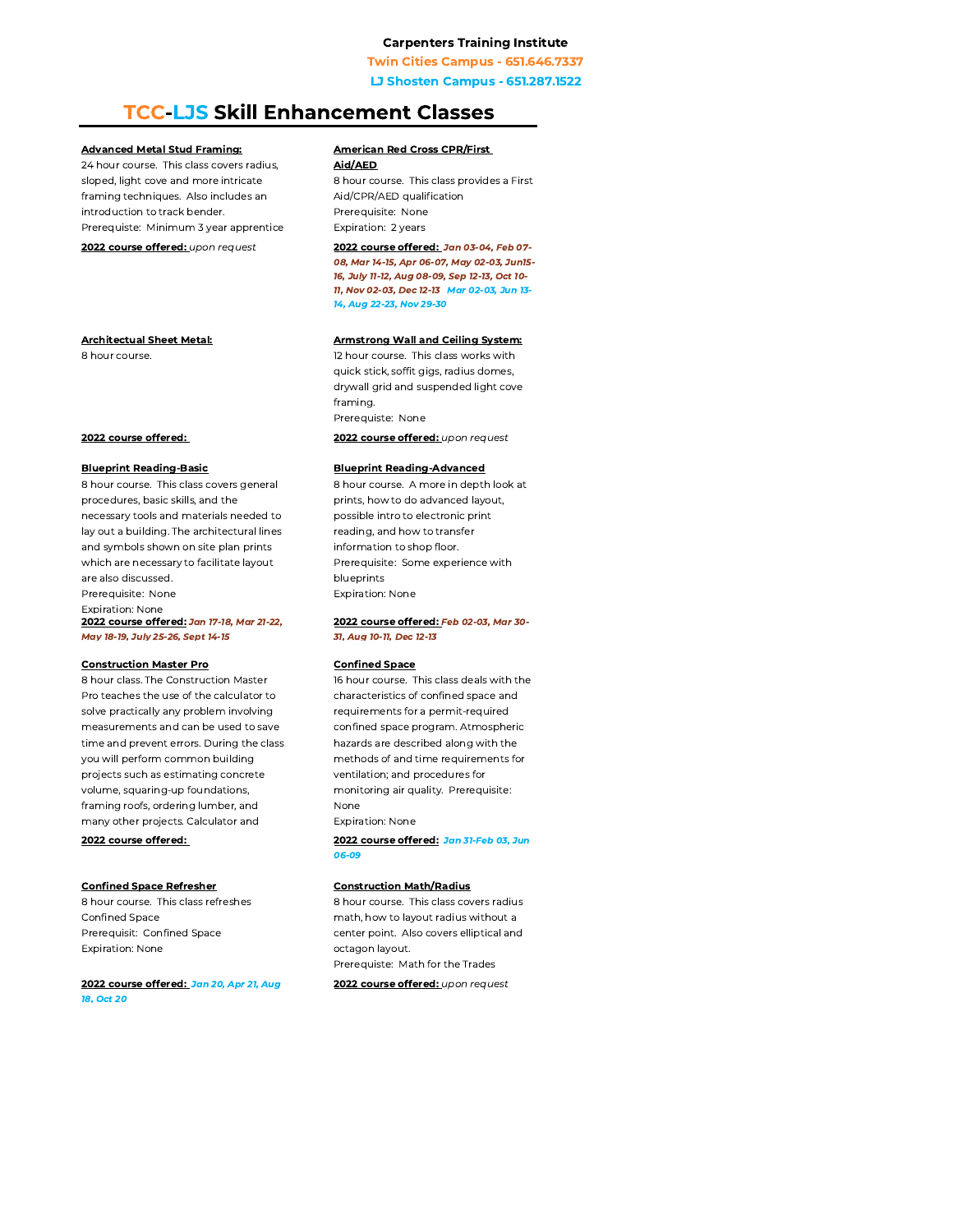**Twin Cities Campus - 651.646.7337** 

**LJ Shosten Campus - 651.287.1522** 

# **TCC-LJS Skill Enhancement Classes**

#### **Construction Fall Protection**

8 hour course. This Construction Fall Protection class addresses safety requirements when working from an elevated area, and covers how to recognize and properly address hazards in our industry. Prerequisite: None

Expiration: None

2022 course offered: May 09-10, July 20-21, Oct 03-04, Dec 19-20 Feb 14-15, Apr 18-19. Aug 15-16

#### Door Hardware 1:

24 hour course. The classroom will cover the order of installation, different types of hardware, as well NFPA and ANSI codes. On the floor you will layout, prep, and install cylinder and mortise locks. You will also install a rim exit device, trim, and closer.

#### 2022 course offered: Feb 07-17, June 13-22. Nov 07-16

#### Door Hardware: Allegion Certified **Installer**

28 hour course, 4 hours of instruction, 24 hours of certification (6 - 4 hour

#### modules). Passing requirements:

complete each module in allotted 4 hour timeframe, no assistance from the instructor (questions or suggestions), 100% proper installation and operation Prerequisite: Take and score 90% or higher in both Door Hardware 1 and 2

#### 2022 course offered: upon request

#### **Firestop Qualification:**

8 hours course. This class explains firestop systems and how they are used to control and contain a fire. The class also discusses building codes and how

#### 2022 course offered: Apr 11-12

#### **Foreman Training**

\*\*Coming Soon\*\* Prerequisite: None Expiration: None

#### **Controlling Contaminants: Food and** Bev

24 hour course. Food, Beverage and Pharmaceutical Industry specific. Policies and Procedures used to limit the amount of disruptions and contaminants in these facilities. Prerequisite: None Expiration: None 2022 course offered: May 31-Jun 02, Jul  $11 - 16$ 

#### Door Hardware 2:

32 hour course. The classroom will be a review from Door Hardware 1 as well as go over surface vertical rod adjustment and dead latch. The shop projects will consist of 4 different exit devices (9927, 22 ALK, 3347, 9975), 3 different closers (4041 XP, 4020, 4110) one with drop plate mount, coordinator, overhead stop, and talk about 9947 CVR and 9950 WDC. There will also be discussion about other double door hardware. Prerequisite: Take and score a 90% or

2022 course offered:

#### Door Hardware: Maintenance and Troubleshooting

16 hour course. Maintenance: classroom with PPT and scenarios, a walk through most common issues with doors and hardware (i.e hinge bind, stripped screws, closer leaks and readjustment, latch adjustments, sticky exit devices, drooping levers, etc) and affordable ways to repair them without cost of replacement, preventative maintenance to avoid the cost of replacement, help design a basic maintenance schedule. change handing of hardware and hinge 2022 course offered:

#### **Firestop Qualification:**

8 hours course. This class explains firestop systems and how they are used to control and contain a fire. The class also discusses building codes and how

2022 course offered: upon request

#### **Hazard Communication and Chemical** Safety

8 hour course. This class is a revision of the OSHA manual, Material Safety Data Sheets. The focus in this revision is broader: chemical hazards and safety precautions are thoroughly discussed along with hazard recognition and chemical hazard protection. Prerequisite: None Expiration: None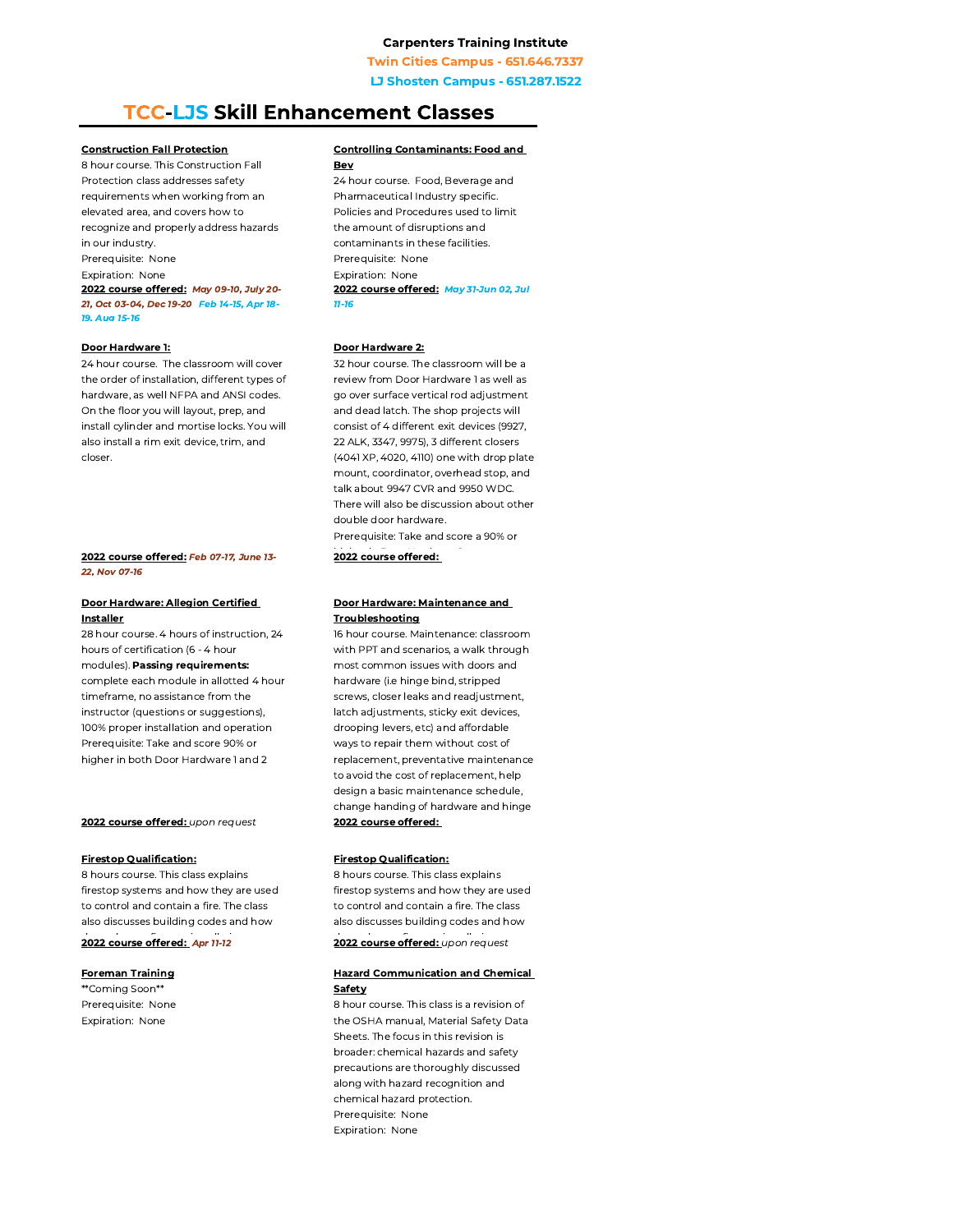**Twin Cities Campus - 651.646.7337** 

**LJ Shosten Campus - 651.287.1522** 

# **TCC-LJS Skill Enhancement Classes**

#### 2022 course offered: TBD

#### **Hillti PLT 300 Layout:**

8 hour course. Digital blueprint reading and layout procedures.

#### 2022 course offered: Jan 25-26, Aug 24-25

#### **ICRA Best Practice in Health Care Construction Refresher**

8 hour course. This class refreshes/ reviews the 24 hour ICRA course. Prerequisit: ICRA Best Practice in Health Care Construction

#### 2022 course offered: Jan 24-25, Mar 16-17, Apr 20-21, May 16-17, Jun 29-30, Aug 31-Sen 01. Oct 05-06. Dec 13-14

#### **Intro to Reciprocating Compressor**

16 hour course. This class will describe the basic considerations when installing, maintaining, or servicing reciprocating compressors. Included is safety, disassembly/assembly, as found/as left measurement readings, and

#### 2022 course offered:

### i-Pad Basics and Intro to Bluebeam

8 hour course. This class introduces you to the i-pad and its basic functions. The second night will give you a basic overview of the Bluebeam application, screen design, basic tools and markup features

2022 course offered: upon request

#### **Lean Construction I**

8 hr course. 2 four hour class modules that focus on production planning; uses Last Planner System Prerequisite: None Expiration: None

#### 2022 course offered: upon request

#### **Math for the Trades**

8 hour course. This class is a basic treatment of trade math beginning with general math, fractions, and decimals. Prerequisite: None **Expiration: None** 

2022 course offered: Apr 13-14, Aug 01-02, Oct 26-27

#### 2022 course offered: Jan 17-18, Mar 14-15. Jun 27-28. July 18-19. Oct 17-18

#### **ICRA Best Practice in Health Care** Construction

24 hour course. This class promotes the importance of infection control and outlines protection methods and safe work practices for those who perform construction work in these facilities. Prerequisite: None Expiration: 4 years 2022 course offered: Jan 31- Feb 05, Mar 28 - Apr 02, Jun 20-25, Aug 22-27, Oct

#### **Intro to Multimeter**

4 hour course. Introduces members to the bsic functions and use of a multimeter. Included also in this class will be electrical safety and general knowledge informaiton on measuring

#### 2022 course offered: Jan 26

#### **Intro to Welding**

8 hour course. Safety, terminology and welding process introduction for members with little or no welding experience.

#### 2022 course offered: Feb 07-08, Apr 04-05. Nov 07-08

#### **Lathing-Basic**

12 hour course. . This class includes information on and procedures for framing suspended ceilings, installing lathing trims, and installing lath on walls and ceilings. Prerequisite: None 2022 course offered: upon request

#### **Lean Construction II**

8 hr course. Focuses on Last Planner System. Disussion topics include: What does it mean to be a Superintendent on a lean project? What is the foreman's role. Prerequisite: None **Expiration: None** 2022 course offered: upon request

#### **MSHA**

24 hour course. This course covers OSHA regulations for mine safety. Prerequisite: None Expiration: 1 year, then refresh annually

2022 course offered: upon request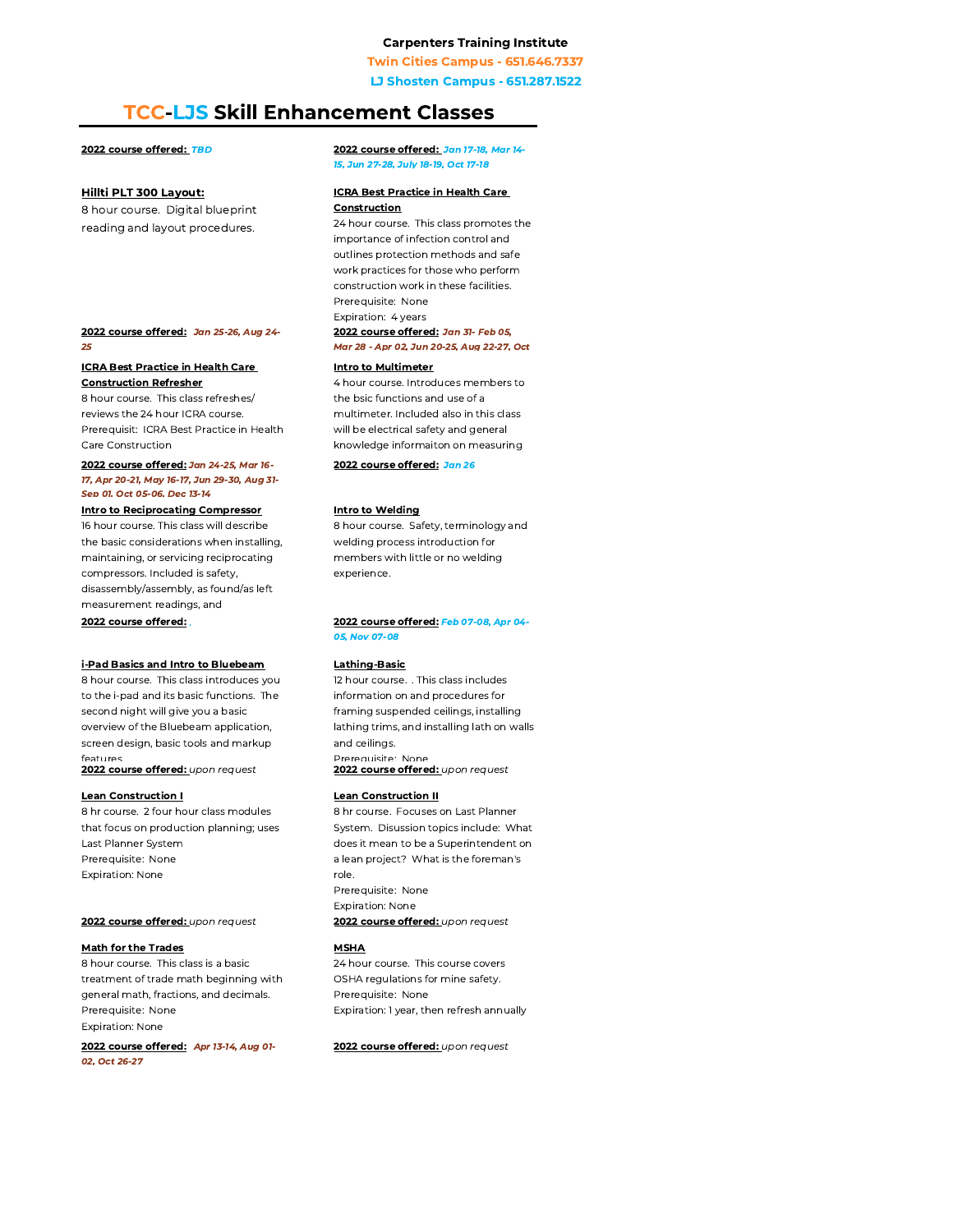**Twin Cities Campus - 651.646.7337** 

**LJ Shosten Campus - 651.287.1522** 

# **TCC-LJS Skill Enhancement Classes**

#### **MEWP's**

8 hour course. Formally known as aerial lift, covers safety issues and guidelines for mobile elevating work platforms that can be driven in an extended position and moves both inside and outside tipping lines. Class includes classroom theory, 50 question exam, and the required practical for Group A, Type 3 and Group B, Type 3. This class is required for anyone who was not iourly sorial lift cortified or those 2022 course offered: Jan 03-04, Feb 16-17, Apr 04-05, May 11-12, June 15-16, July 13-14, Aug 22-23, Sept 26-27, Oct 12-13, Nov 07-08, Dec 14-15

#### **MSHA Refresher**

8 hour course. This course reviews/refreshes OSHA regulations for mine safety. Prerequisite: MSHA 24 Expiration: refresh annually

2022 course offered: upon request

#### **OSHA 30**

30 hour course. This course covers amore in depth examination of OSHA standards, rights and responsibilities of employer and employee Prerequisite: None

2022 course offered:

#### **PITO Rough Terrain**

8 hour course. This class introduces many kinds of lift trucks-their components and applications. The text focuses on rough terrain lift trucks.

2022 course offered: Jan 15, Apr 23, May 28, June 18, Oct 08, Dec 10

#### Rigging

40 hour course. This class introduces and supports the hands-on portion of the Rigging and Signaling course. An introductory chapter on the history of rigging is followed by chapters on safety. wire rope, chain construction, slings, hardware, and knot-tying techniques. Prerequisite: None Expiration: 4 years

2022 course offered:

#### **MEWP's-Supp**

6 hour course. Formally known as aerial lift, covers safety issues and guidelines for mobile elevating work platforms that can be driven in an extended position and moves both inside and outside tipping lines. Class includes classroom theory, 30 question exam, and the required practical for Group A, Type 3 and Group B, Type 3. This class is for members who are currently certified and it annoare on thoir TV 2022 course offered: upon request

#### **OSHA 10**

10 hour course. This course covers a basic OSHA overview, rights and responsibilities of employer and employee Prerequisite: None Expiration: None 2022 course offered: Jan 10-11, Mar 23-

24, Apr 18-19, May 23-24, June 27-28, Aug 29-30, Sept 28-29, Oct 24-25, Nov 28-29 Feb 21.22 May 23.24 Oct 24.25

#### **PITO Industrial**

8 hour course. This class introduces many kinds of lift trucks-their components and applications. The text focuses on industrial lift trucks.

#### 2022 course offered: Mar 16-17, May 25-

26, July 18-19, Nov 16-17 Jan 24-25, Apr 18-19. July 25-26. Oct 26-27

#### **EPIC - Formerly PRO 10**

10 hour course. Professionalism. communication, diversity, Union history, safety, and "Big Picture".

#### 2022 course offered: Jan 12-13, Feb 9-10, Mar 9-10, Apr 12-13, May 11-12, July 26-27,

Sept 7-8. Oct 12-12. Nov 15-16

#### **Rigging Refresher**

16 hour course. This class refreshes/reviews 40 hour Rigging Course Prerequisite: Rigging 40 hr. Expiration: 4 years

2022 course offered: Jan 10-13, Apr 11-14. Oct 10-13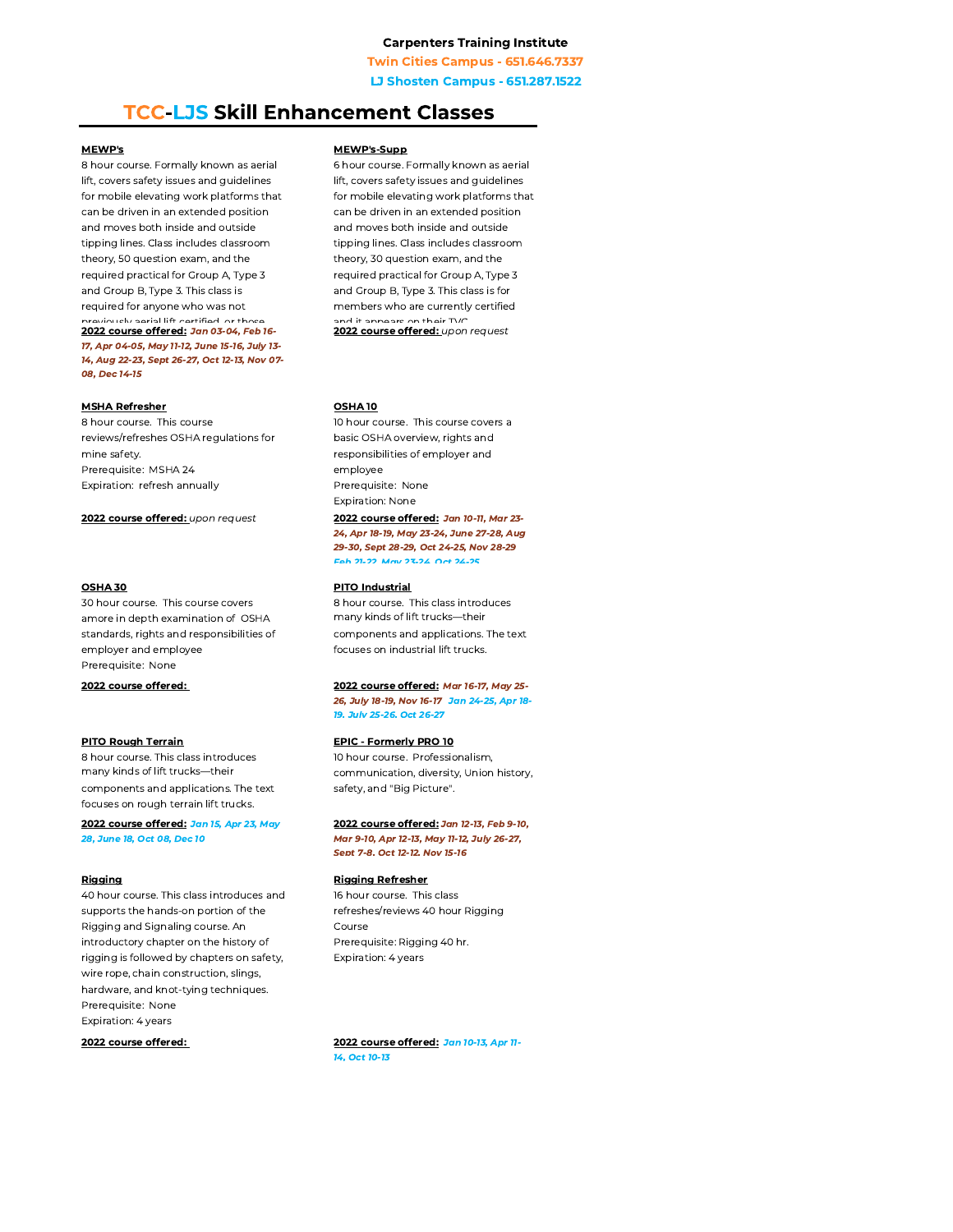**Twin Cities Campus - 651.646.7337** 

**LJ Shosten Campus - 651.287.1522** 

# **TCC-LJS Skill Enhancement Classes**

#### Scaffold 40

40 hour course. This class provides clarification of the roles of a competent person and a qualified person and presents training requirements for erectors, dismantlers, and users. Information and quidance are given for calculating capacity and contributory leg loads.

Prerequisite: None

Expiration: 4 years

2022 course offered: Feb 21-Mar 05, Jun 20-July 02, Nov 28-Dec 10

#### **Silica Awareness**

2 hours course. This class covers understanding the hazards of silica, with an overview of OSHA Construction silica final rule.

2022 course offered: upon request

#### **Solid Surface**

16 hour course. The Solid Surfaces class provides in-depth instruction in the technical aspects of working with solid surface material. The course covers epoxy, joining solid surfaces and proper surface finishing.

Prerequisite: Minimum 3rd year apprentice or take the required safety class

Fxniration<sup>.</sup> 4 vears 2022 course offered:

#### **Total Station I and II**

8 hour course. Covers a combination of Total Station I and II. It will begin with a review of the fundamental workings of the total station and how building quadrants are established. The second day will cover the capabilities and functions of the total station layout equipment.

2022 course offered: upon request

#### **Welding Enhancement - 16 hour**

16 hour course. Self-paced opportunity to practice welding. SMAW, FCAW and GTAW available. Class will start promptly at 4:30pm

Prerequisite: Intro to Welding

#### 2022 course offered: Jan 03-06, Feb 09-10. Mar 07-10. Apr 06-07. May 09-12. Jun 20-23, July 11-14, Oct 03-06, Nov 07-10, Dec 05n.

#### **Scaffold 40 Refresher**

8 hour course. This class refreshes/reviews scaffold 40 hour class Prerequisite: Scaffold 40 Expiration: 4 years

#### 2022 course offered: Jan 11-12, Feb 15-16, Mar 08-09, Apr 12-13, May 10-11, Jun 07-08, Aug 09-10. Sept 13-14. Oct 11-12

#### **Stepping Up to Foreman**

8 hour course. This class allows participants to learn about the responsibilities of UBC Foreman. The skills required of foremen, such as communication, job planning 2022 course offered: upon request

#### **Spectra Precision QML-800**

8 hour course. Digital blueprint reading and layout procedures.

2022 course offered: upon request

#### **Trade Show Installation & Dismantling**

24 hr course. This class focuses on procedures and safety precautions for trade shows and special events. Prerequisite: Must have 3 of the following: Aerial Lift, First Aid/CPR/AED, OSHA, Scaffold, PITO

2022 course offered: upon request

#### **Welding Enhancement - Saturdays - 8** hour

8 hour course. Self-paced opportunity to practice welding. SMAW, FCAW and GTAW available. Class will start promptly at 7:30am Prerequisite: Intro to Welding

#### 2022 course offered: Jan 15, Feb 19, Apr

16, May 21, June 11, July 16, Sept 17, Oct 15, **Nov 19, Dec 17**